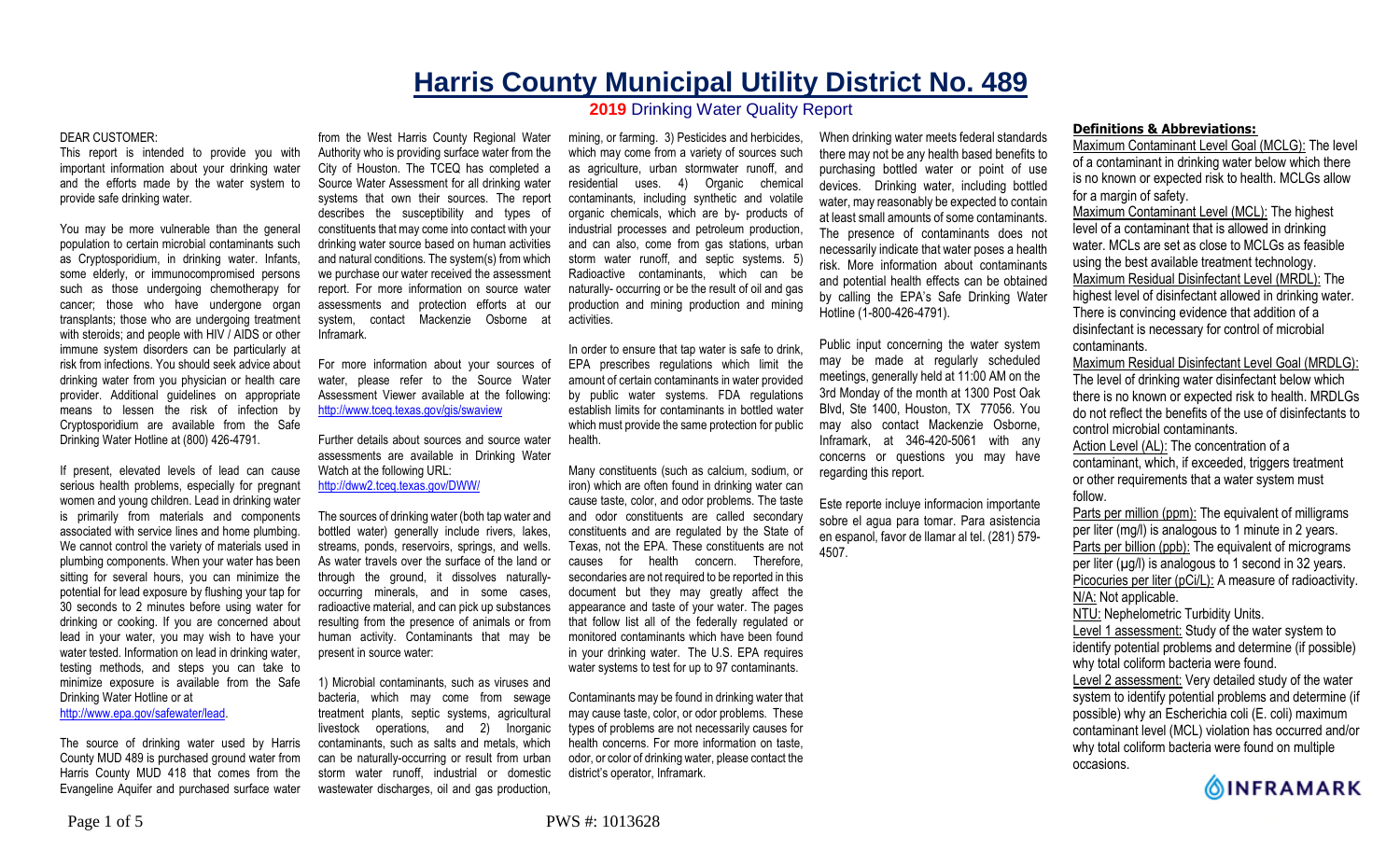| <b>Substance</b>                                             | Unit<br>0f<br><b>Measure</b>        | Year | <b>MCL</b>                  | Average<br>Level<br><b>Detected</b>  | Minimum - Maximum<br>Level<br><b>Detected</b>            | <b>MCLG</b>  | <b>In</b><br>Compliance | <b>Typical Sources</b>                                                                                     |
|--------------------------------------------------------------|-------------------------------------|------|-----------------------------|--------------------------------------|----------------------------------------------------------|--------------|-------------------------|------------------------------------------------------------------------------------------------------------|
| <b>Inorganic Contaminants (Regulated at the Water Plant)</b> |                                     |      |                             |                                      |                                                          |              |                         |                                                                                                            |
| Nitrite                                                      | ppm                                 | 2018 |                             | 0.08                                 | $0.08 - 0.08$                                            |              | <b>Yes</b>              | Natural Erosion                                                                                            |
| <b>Disinfectant Byproducts</b>                               |                                     |      |                             |                                      |                                                          |              |                         |                                                                                                            |
| Haloacetic Acids (HAA5)                                      | ppb                                 | 2019 | 60                          | 2.3                                  | $2.3 - 2.3$                                              |              | <b>Yes</b>              | By-product of drinking water disinfection.                                                                 |
| <b>Total Trihalomethanes</b>                                 | ppb                                 | 2019 | 80                          | 1.1                                  | $1.1 - 1.1$                                              | $\Omega$     | <b>Yes</b>              | By-product of drinking water disinfection.                                                                 |
| <b>Substance</b>                                             | Unit<br><b>of</b><br><b>Measure</b> | Year | <b>MRDL</b>                 | Average<br>Level<br><b>Detected</b>  | Minimum - Maximum<br>Level<br><b>Detected</b>            | <b>MRDLG</b> | $\ln$<br>Compliance     | <b>Typical Sources</b>                                                                                     |
| <b>Maximum Residual Disinfectant Level</b>                   |                                     |      |                             |                                      |                                                          |              |                         |                                                                                                            |
| <b>Chlorine Residual</b>                                     | ppm                                 | 2019 | 4.0                         | 2.09                                 | $1.29 - 3.26$                                            | 4.0          | <b>Yes</b>              | Water additive used to control microbes.                                                                   |
| <b>Substance</b>                                             | Unit<br>οf<br><b>Measure</b>        | Year | 90th<br>Percentile<br>Value | <b>EPA</b><br><b>Action</b><br>Level | Number of<br><b>Results above</b><br><b>Action Level</b> | <b>MCLG</b>  | $\ln$<br>Compliance     | <b>Typical Sources</b>                                                                                     |
| <b>Lead and Copper (Regulated at Customers Tap)</b>          |                                     |      |                             |                                      |                                                          |              |                         |                                                                                                            |
| Lead                                                         | ppb                                 | 2019 | $\mathbf 0$                 | 15                                   | 0                                                        | $\mathbf 0$  | <b>Yes</b>              | Corrosion of household plumbing systems; erosion of natural deposits.                                      |
| Copper                                                       | ppm                                 | 2019 | 0.027                       | 1.3                                  | $\mathbf 0$                                              | 1.3          | Yes                     | Corrosion of household plumbing systems, erosion of natural deposits; leaching from wood<br>preservatives. |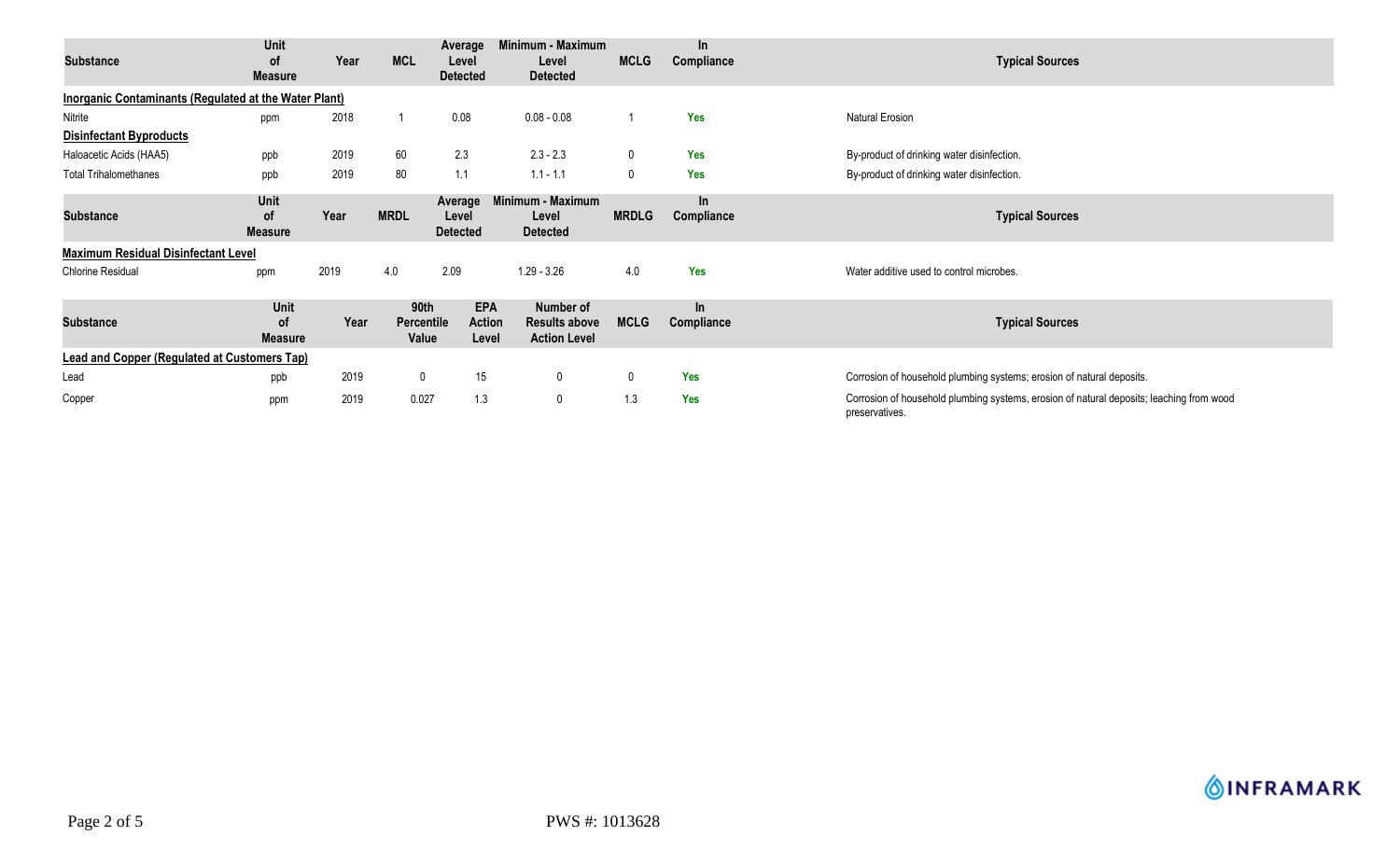# **Our Water Supply System Received Water From City of Houston due to Surface Water Agreement with the West Harris County Regional Water Authority Water Quality Results are Listed Below**

| <b>Substance</b>                                                          | <b>Unit</b><br><b>of</b> | Year | <b>MCL</b>     | Average<br>Level | Minimum - Maximum<br>Level | <b>MCLG</b>  | In<br>Compliance | <b>Typical Sources</b>                                                                                                                                                                                                         |
|---------------------------------------------------------------------------|--------------------------|------|----------------|------------------|----------------------------|--------------|------------------|--------------------------------------------------------------------------------------------------------------------------------------------------------------------------------------------------------------------------------|
|                                                                           | <b>Measure</b>           |      |                | <b>Detected</b>  | <b>Detected</b>            |              |                  |                                                                                                                                                                                                                                |
| Radioactive Contaminants (Regulated at the Water Plant)                   |                          |      |                |                  |                            |              |                  |                                                                                                                                                                                                                                |
| Uranium                                                                   | ug/L                     | 2019 | 30             | 3                | $3 - 3$                    | $\mathbf 0$  | <b>Yes</b>       | Erosion of natural deposits.                                                                                                                                                                                                   |
| Gross Alpha                                                               | pCi/L                    | 2019 | 15             | $\overline{A}$   | $4 - 4$                    | 0            | <b>Yes</b>       | Erosion of natural deposits.                                                                                                                                                                                                   |
| <b>Synthetic Organic Contaminants Including Pesticides and Herbicides</b> |                          |      |                |                  |                            |              |                  |                                                                                                                                                                                                                                |
| Simazine                                                                  | ppb                      | 2019 | 4              | 0.1              | $0 - 0.16$                 | 4            | <b>Yes</b>       | Herbicide runoff.                                                                                                                                                                                                              |
| Atrazine                                                                  | ppb                      | 2019 | $\mathbf{3}$   | 0.13             | $0 - 0.2$                  | $\mathbf{3}$ | <b>Yes</b>       | Runoff from herbicide used on row crops.                                                                                                                                                                                       |
| <b>Unregulated Contaminants</b>                                           |                          |      |                |                  |                            |              |                  |                                                                                                                                                                                                                                |
| Dibromochloromethane                                                      | ppb                      | 2019 | N/A            | 1.4              | $0 - 3.3$                  | N/A          | <b>Yes</b>       | By-product of drinking water disinfection.                                                                                                                                                                                     |
| Chloroform                                                                | ppb                      | 2019 | N/A            | 16.95            | $1.1 - 32$                 | N/A          | <b>Yes</b>       | By-product of drinking water disinfection.                                                                                                                                                                                     |
| <b>Bromoform</b>                                                          | ppb                      | 2019 | N/A            | 1.7              | $0 - 3.7$                  | N/A          | Yes              | By-product of drinking water disinfection.                                                                                                                                                                                     |
| Bromodichloromethane                                                      | ppb                      | 2019 | N/A            | 4.88             | $1.2 - 8.2$                | N/A          | <b>Yes</b>       | By-product of drinking water disinfection.                                                                                                                                                                                     |
| requlation is warranted.                                                  |                          |      |                |                  |                            |              |                  | Unregulated contaminants are those for which EPA has not established drinking water standards. The purpose of unregulated contaminant monitoring is to assist EPA in determining the occurrence of unregulated contaminants in |
| <b>Inorganic Contaminants (Regulated at the Water Plant)</b>              |                          |      |                |                  |                            |              |                  |                                                                                                                                                                                                                                |
| Nitrate                                                                   | ppm                      | 2019 | 10             | 0.26             | $0 - 1.02$                 | 10           | <b>Yes</b>       | Runoff from fertilizer use; leaching from septic tanks, sewage; erosion of natural deposits.                                                                                                                                   |
| Fluoride                                                                  | ppm                      | 2019 | $\overline{4}$ | 0.27             | $0 - 0.74$                 | 4            | <b>Yes</b>       | Erosion of natural deposits; water additive which promotes strong teeth; discharge from fertilizer and<br>aluminum factories.                                                                                                  |
| Cyanide                                                                   | ppb                      | 2019 | 200            | 32.22            | $0 - 80$                   | 200          | <b>Yes</b>       | Discharge from plastic and fertilizer factories; discharge from steel/metal factories.                                                                                                                                         |
| Arsenic                                                                   | ppb                      | 2019 | 10             | 3.43             | $0 - 8$                    | 0            | <b>Yes</b>       | Erosion of natural deposits; runoff from orchards; runoff from glass, and electronics production<br>wastes.                                                                                                                    |
| Barium                                                                    | ppm                      | 2019 | $\overline{2}$ | 0.18             | $0.0226 - 0.4$             | 2            | <b>Yes</b>       | Discharge of drilling wastes; discharge from metal refineries; erosion of natural deposits.                                                                                                                                    |
| Chromium                                                                  | ppb                      | 2019 | 100            | 8.9              | $0 - 14.3$                 | 100          | <b>Yes</b>       | <b>Natural Erosion</b>                                                                                                                                                                                                         |
| Selenium                                                                  | ppb                      | 2019 | 50             | 4.87             | $0 - 12.9$                 | 50           | <b>Yes</b>       | Erosion of natural deposits.                                                                                                                                                                                                   |
| <b>Turbidity</b>                                                          |                          |      |                |                  |                            |              |                  |                                                                                                                                                                                                                                |
| Turbidity                                                                 | <b>NTU</b>               | 2019 |                | 0.25             | $0.06 - 0.52$              | N/A          | <b>Yes</b>       | Soil runoff.                                                                                                                                                                                                                   |

Turbidity has no health effects. However, turbidity can interfere with disinfection and provide a medium for microbial growth. Turbidity may indicate the presence of disease-causing organisms. These organisms include bacte symptoms such as nausea, cramps, diarrhea and associated headaches.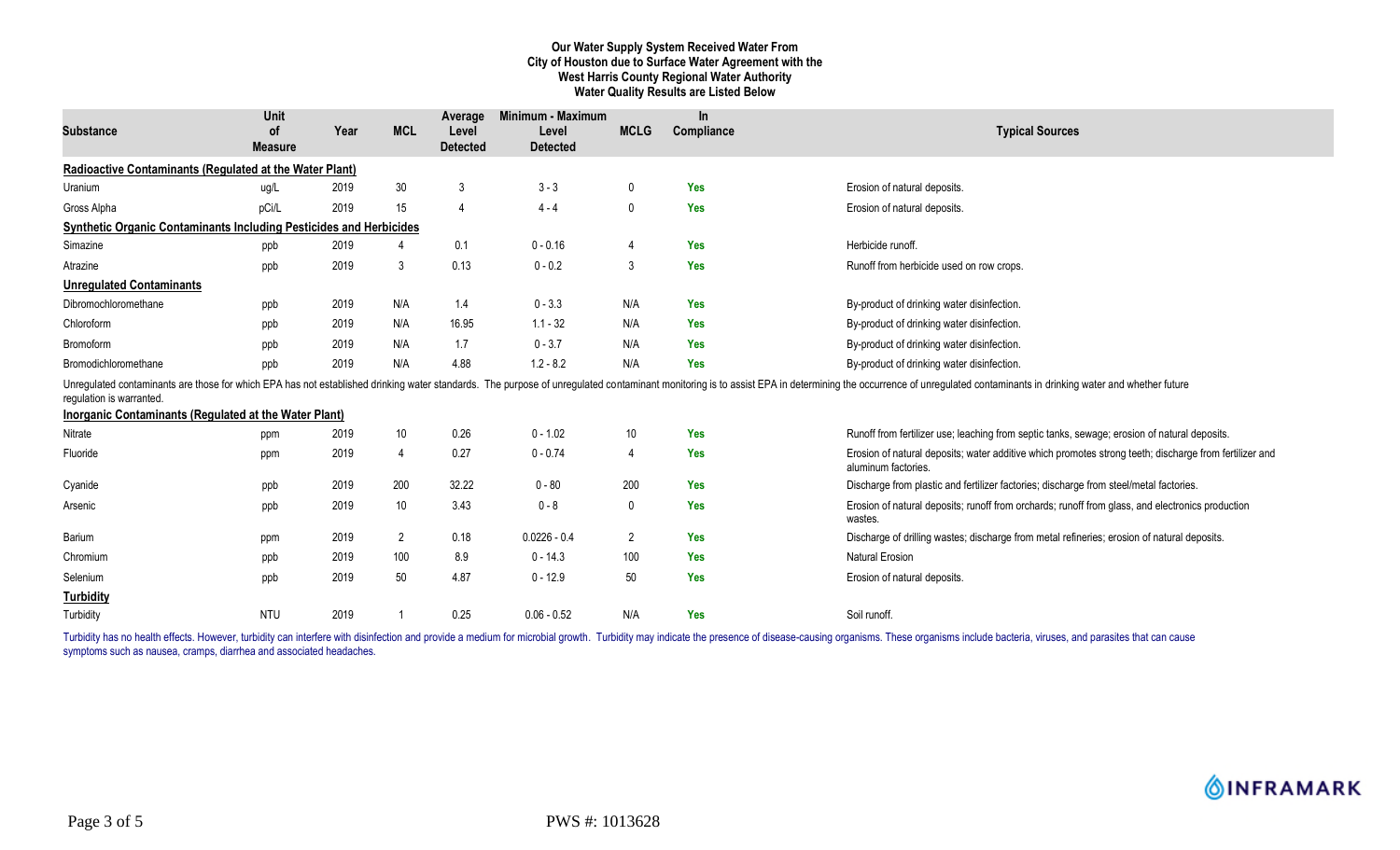# **Our Water Supply System Received Water From West Harris County Regional Water Authority Due to Surface Water Agreement Water Quality Results are Listed Below**

| <b>Substance</b>                                      | Unit<br>0f<br><b>Measure</b> | Year | <b>MCL</b>      | Average<br>Level<br><b>Detected</b> | Minimum - Maximum<br>Level<br><b>Detected</b> | <b>MCLG</b>  | <b>In</b><br>Compliance | <b>Typical Sources</b>                                                                       |  |
|-------------------------------------------------------|------------------------------|------|-----------------|-------------------------------------|-----------------------------------------------|--------------|-------------------------|----------------------------------------------------------------------------------------------|--|
| Inorganic Contaminants (Regulated at the Water Plant) |                              |      |                 |                                     |                                               |              |                         |                                                                                              |  |
| Nitrate                                               | ppm                          | 2019 | 10 <sup>°</sup> | 0.27                                | $0.27 - 0.27$                                 | 10           | Yes                     | Runoff from fertilizer use; leaching from septic tanks, sewage; erosion of natural deposits. |  |
| Nitrite                                               | ppm                          | 2015 |                 | 0.03                                | $0.03 - 0.03$                                 |              | Yes                     | <b>Natural Erosion</b>                                                                       |  |
| <b>Disinfectant Byproducts</b>                        |                              |      |                 |                                     |                                               |              |                         |                                                                                              |  |
| Haloacetic Acids (HAA5)                               | ppb                          | 2018 | 60              | 17.5                                | 17.5 - 17.5                                   | 0            | Yes                     | By-product of drinking water disinfection.                                                   |  |
| <b>Total Trihalomethanes</b>                          | ppb                          | 2018 | 80              | 27.3                                | $27.3 - 27.3$                                 | $\mathbf{0}$ | Yes                     | By-product of drinking water disinfection.                                                   |  |
| <b>Substance</b>                                      | Unit<br>οf<br><b>Measure</b> | Year | <b>MRDL</b>     | Average<br>Level<br><b>Detected</b> | Minimum - Maximum<br>Level<br><b>Detected</b> | <b>MRDLG</b> | <b>In</b><br>Compliance | <b>Typical Sources</b>                                                                       |  |
| <b>Maximum Residual Disinfectant Level</b>            |                              |      |                 |                                     |                                               |              |                         |                                                                                              |  |
| <b>Chlorine Residual</b>                              | ppm                          | 2019 | 4.0             | 3.42                                | $3.18 - 3.7$                                  | 4.0          | Yes                     | Water additive used to control microbes.                                                     |  |